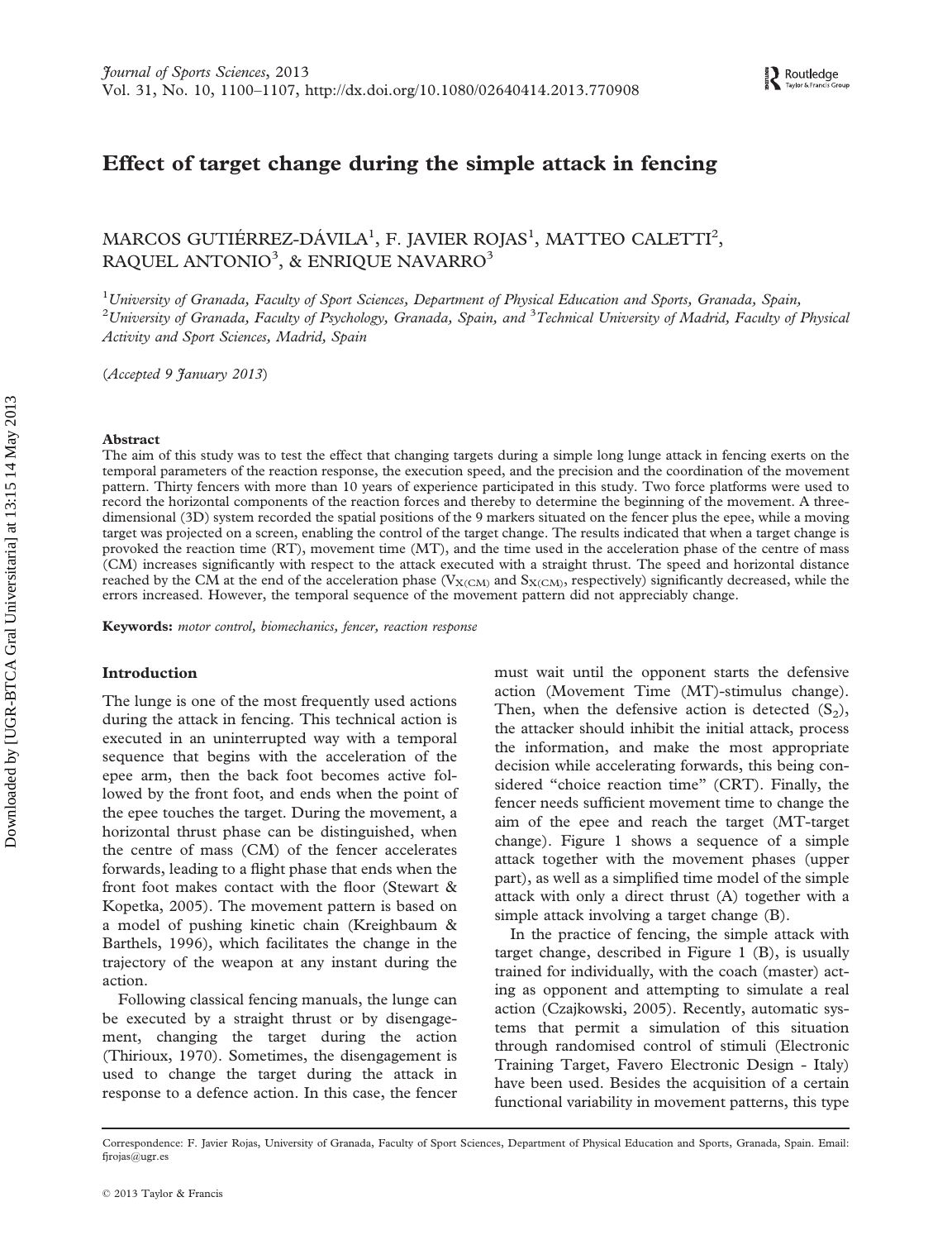

Figure 1. Schematic representation of the simple attack sequence together with the movement phases (upper part), as well as a simplified temporal model of the simple attack executed with a direct thrust  $(A)$  and of the simple attack with a target change  $(B)$ .  $(RT =$  reaction time.)

of training is intended to help the fencer reduce their choice reaction time, attempting to associate every response with a stimulus. However, studies carried out that entail varying levels of uncertainty of response for the fencer (Borysiuk & Waskiewicz, 2008; Sanderson, 1983), along with certain explanatory theories discussed below, cause us to suspect that the uncertainty produced by target change during the execution of a movement may reduce the velocity of displacement and modify the coordination of the movement pattern, approximating the context of real competition.

From the dual-visual-system model, the reaction response requires the contribution of the two visual processes that have different functions. A ventral current, associated with explicit awareness, provides information on the probabilities to execute the action (affordable perception), while a dorsal current gathers visual cues implicit in movement control, immediately and relatively quickly (Goodale & Westwood, 2004; Milner & Goodale, 1995). Following Van der Kamp, Rivas, Van Doorn, and Savelsbergh (2008), the ventral current would be more involved before starting the movement, while the dorsal would dominate over the ventral during movement execution. Accordingly, in the case of a target change during a simple attack, the dominance of the dorsal current would be delayed until the instant at which the target change occurs, thus slowing down the initial movement.

In another sphere, cognitive neuropsychologists recognise that the motor planes and their sequencing arise in an implicit, unconscious, and automatic way, whereas the intentions of the movements are conscious and can be influenced by prior information, giving rise to simple facilitation or priming, which favours rapid responses (Desmurget & Sirigu, 2009). However, to guarantee adaptability in the responses when a target change is required during an action, a facilitation or high-order strategy is necessary to enable the inhibition of the first action triggered by a stimulus to refine the precision of the response (Gao, Wong-Lin, Holmes, Simen, & Cohen, 2009).

According to Duque, Lew, Mazzocchio, Oliver, and Ivry (2010), this inhibition process develops by two closely related mechanisms. The first inhibits the activation of possible responses selected at the spinal level (impulse control to avoid premature reactions) and the second determines one response among the most relevant options (conflict resolution). Thus, before the movement starts, all the possible responses are activated, requiring inhibitory signals at the spinal level, anticipating external information that would cause one response to prevail over all others. This second inhibitory mechanism would occur at the upper cortical levels, causing a certain delay in the response (Ivanoff, Branning & Marois, 2009; Schluter, Rushworth, Passingham, & Mills, 1998). This aspect could be related to the findings of Di Russo, Taddei, Apnile, and Spinelli (2006),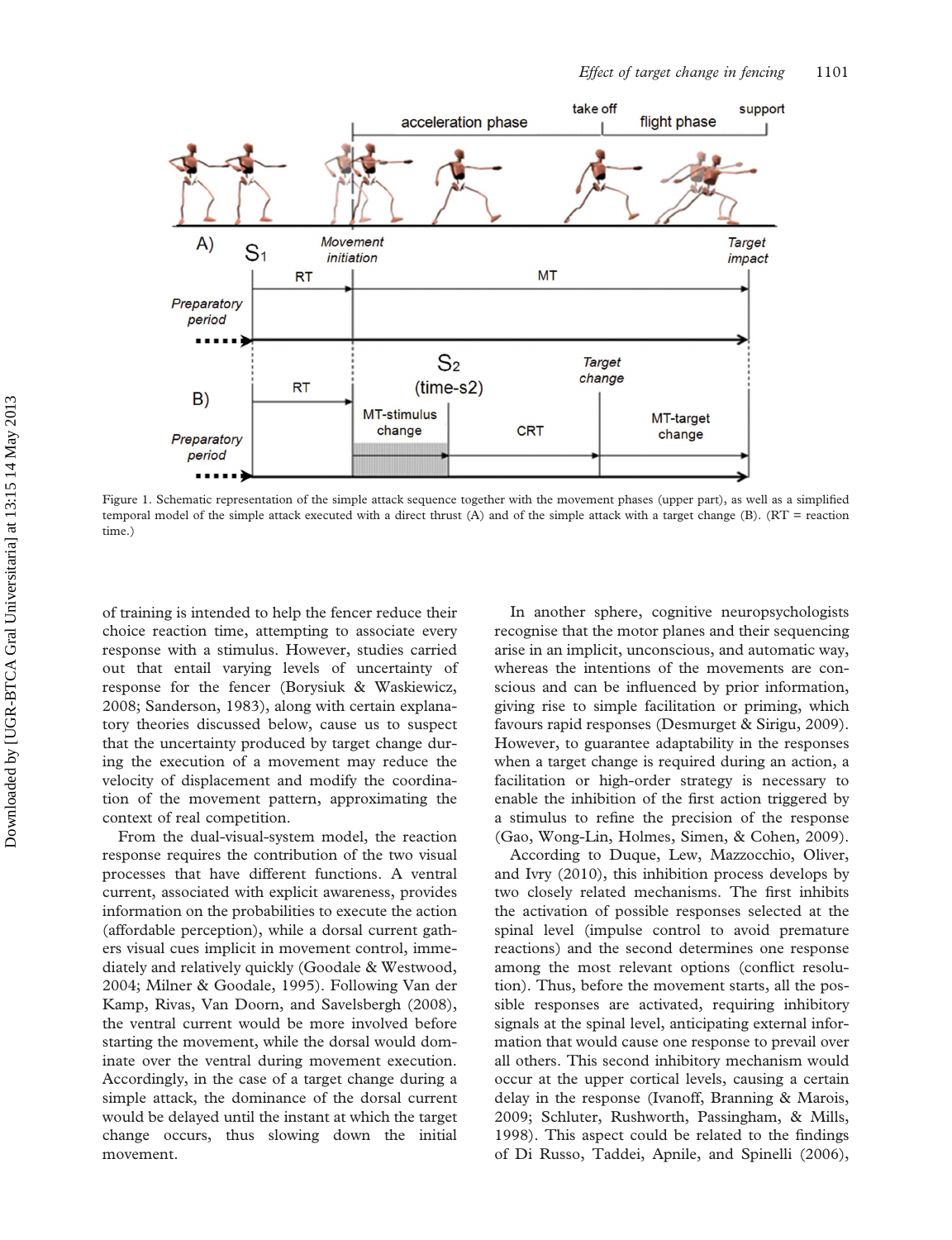who compared high-level fencers with non-athlete university students, and showed that the capacity that fencers have to change one target to a more appropriate one is the result of greater inhibitory activity by the prefrontal cortex over motor processes.

According to the above-mentioned researchers, the target change in response to the opponent's defensive action increases uncertainty, delays the dominance of the dorsal current during the attack, and activates the inhibitory mechanism of conflict resolution before spurring movement. This research suggests the hypothesis that, in the situation of simple attack with target change, there will be an increase in the two temporal components of the reaction response time (RRT): a) simple reaction time (RT) and b) movement time (MT) as consequence of the reduction in horizontal velocity of the centre of mass (CM).

## Methods

## Participants

A total of 30 fencers participated, each with experience in national competition for more than 10 years. Of these, 13 were members of the National Spanish Fencing Team and the other 17 were participants of national ranking in Spain (age =  $35.2 \pm 10.4$  years old; height =  $1.79 \pm 0.05$  m; body mass =  $82 \pm 10$  kg). All procedures were conducted according to the ethical guidelines of the university. All fencers were thoroughly informed about the study and their participation, and gave their written consent prior to commencement.

#### Procedures

The fencers used their personal epee equipped with an electronic chronometer with a precision of 1 ms (0.001 s), adapted to a system that recorded the time needed in each trial for the point of the epee to touch the plastron. The fencers adopted their customary on-guard position, placing their feet on the two force platforms (0.6 × 0.37 m), Dinascan/IBV (IBV, Valencia, Spain), which operated at 500 Hz, enabling us to record the horizontal component of the reaction force  $(F_{AX}$  and  $F_{BX})$ . A threedimensional (3D) movement-recording system VICON-460, (Vicon Motion Systems, Oxford, UK), with 6 infrared video cameras, functioning at 500 Hz recorded the spatial positions of 8 body markers situated on the two heels, the points of the shoes, the knee (epicondylus fibularis femoris), the hip (trochanter major), the shoulder (tuberculum majus) and the elbow (epicondylus radialis) of the epee arm, plus a marker situated at the beginning of the forte of the epee blade (near the hilt). A projector connected to a computer with a programmable external card enabled the timed projection of a circle of 0.09 m over a white surface of 0.70  $\times$  0.55 m representing a plastron, after a random period of 0.5 s to 1.2 s, from the starting cue. After this period, an electronic signal was used to synchronise all the recording systems mentioned.

Following the protocol used by Williams and Walmsley (2000), for a long lunge the plastron was situated at a distance of 1.5-fold the height of the fencer, with respect to the big toe of the back foot. After several simple attacks with a straight thrust at the pre-established distance, the plastron was moved to a distance at which the fencer felt comfortable. After the projection of the circle was set to the established diameter, the distance chosen by each participant was maintained for all the trials in the two experimental situations (straight thrust and target change). After the adjustment, the fencers reduced the distance to the plastron by  $0.013 \pm 0.2$  m. The fencers received instructions to remain still in the on-guard position until the circle was projected on the plastron. From this instant, they were instructed to make a simple attack with a straight thrust as rapidly as possible, touching the point of the epee within the circle. Before recordings began, the fencers made several thrusts until becoming completely familiar with the measurement system. In order to maintain the level of activation of the participants, they were informed of the times obtained after every trial. To confirm the effect exerted by target change in fencing, we compared two types of simple attack (direct thrust and target change).

Direct-thrust attack. In the first recording phase, the fencers had to respond with a simple attack of a straight long lunge when the circle appeared, stimulus 1  $(S_1)$ , in the centre of the plastron. Five valid trials were made for all the participants in which the reaction response time (RRT) was recorded, the errors being recorded when the point of the epee did not reach the circle. Following the method of Gutiérrez-Dávila, Dapena, and Campos (2006), the start of the movement was determined from the instant at which the net force of the horizontal component ( $F_{AX}$  +  $F_{BX}$ ) reached a value greater than or equal to 1% of body weight. When this time was less than 100 ms, the trial was repeated.

Target change attack. After the recording of 5 valid trials corresponding to the first phase, the tests were made for the simple attack with a target change, stimuli 2  $(S_2)$ . As in the previous situation, beginning from the on-guard position, the fencer lunged as swiftly as possible, seeking to touch the point of the epee within the circle that appeared in the centre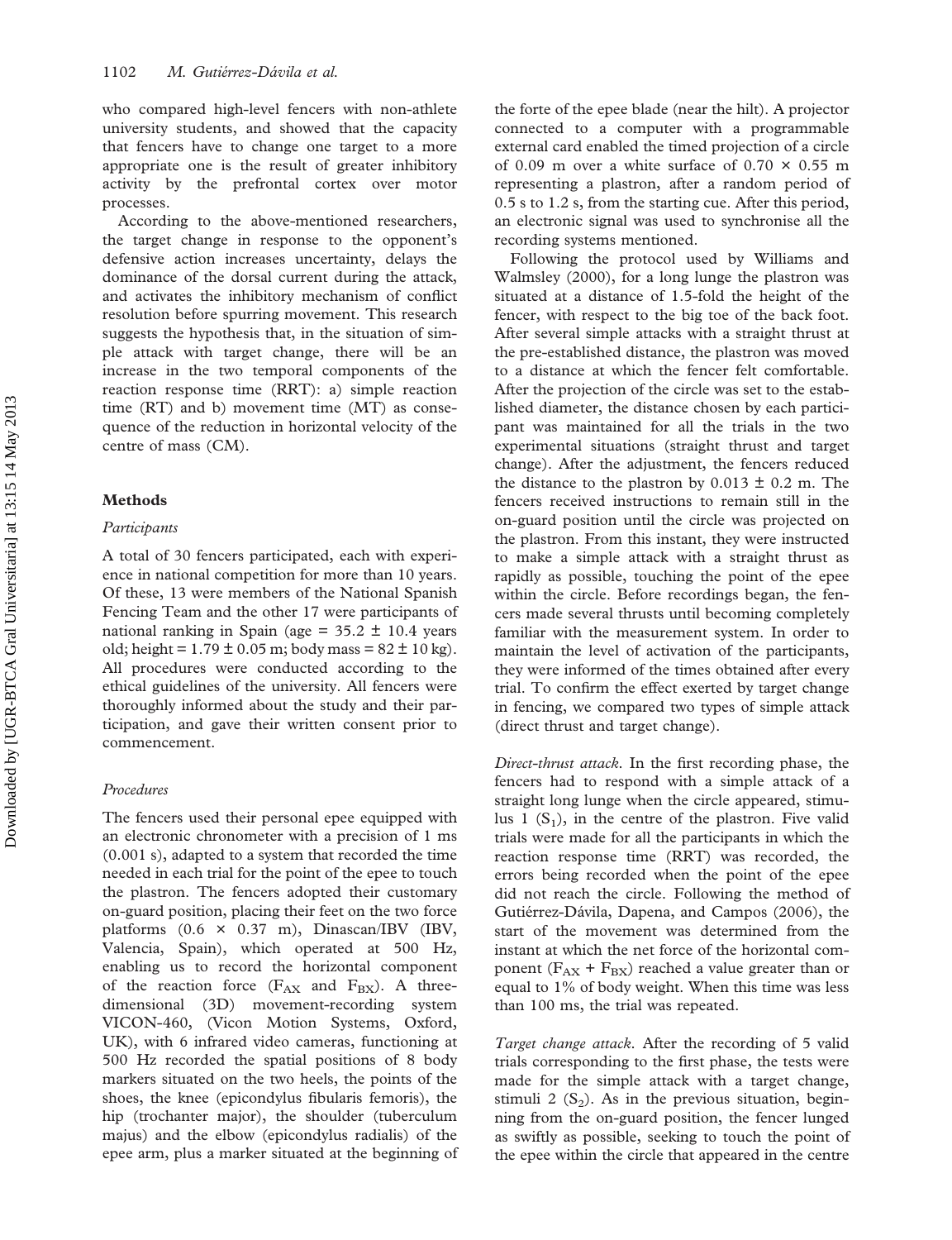of the plastron. The participants were aware from the beginning of the second phase that the target might move, but they did not know what the nature of those movements might be. The target could move to three equidistant positions situated on both sides of and below the starting position (circle situated at the centre of the plastron) at a distance of 0.25 m from the initial target.

To determine the instant at which the position of the circle would change (time- $S_2$ ), the time components of the median reaction response time of the 5 valid trials of the simple attack with a straight thrust were used (time- $S_2$  = Reaction Time +  $\frac{1}{4}$ Movement Time; see Figure 1).  $S_2$  appeared once the fencer began his/her movement and then had time to change the trajectory, before the "point of no return." Once thought has passed this point, there is no turning back; the action is inevitable and it is not possible to measure reaction time (Osman, Kornblum, & Meyer, 1986).

To avoid the factor of learning, 9 trials were carried out under different conditions: 5 valid trials where the stimulus was changed at a pre-established instant (time- $S_2$ ), 2 trials where no change was made, and 2 trials where the stimulus was changed at a random time between the reaction time (RT) and time- $S_2$ . The order of the trials was random and a trial was repeated when the target was not reached, misses being noted as errors. Only the 5 valid trials were recorded, in which the target change was made at time-S2, and only the trial with the median reaction response time (RRT) of the 5 was analysed.

## Data analysis

For an evaluation of the results when the target was changed, in comparison to the simple attack with a direct thrust, the reaction response time was recorded, as were its two most significant components: a) reaction time (RT), defined as the period from the appearance of the stimulus  $(S_1)$  until movement begins; and b) the movement time (MT), defined as the period from beginning the movement until the instant that the point of the epee touches the plastron. Choice reaction time (CRT), was defined as the time period between S2 and the instant when the fencer changes (Target change) the transverse or vertical component of the acceleration of the marker situated at the second third of the epee. For the calculation of the acceleration components, the second derivate of the movement vector was used through fifth-grade splines without applying the smoothing function (Figure 1). For the temporal analysis, the time needed by the fencer during horizontal acceleration (time-acceleration phase) and the time during which the fencer is in flight (time-flight phase) were recorded. For the analysis

of the movements of the centre of mass (CM) of the fencer system plus the epee, the velocity and distance of the horizontal component travelled by the CM during the first 0.2 s of the acceleration phase were measured ( $V_{X(CM)}$  and  $S_{X(CM)}$  respectively). For the analysis of movement, we have used a system of inertial references associated with the ground, where the horizontal axis (X) has been identified with the principal direction of movement (Figure 1).

With the aim of determining the possible changes in the starting position (on-guard), the positions were recorded by the markers situated on the hip, shoulder and epee, with respect to the position of the big toe of the back foot. To determine the sequence of the segmentary participation, the time of lifting the front foot was measured (time of lifting the front foot) and the maximum horizontal velocities of the markers situated on the heel of the front foot and at the beginning of the forte section (lower third) of the blade  $(V_{X(MAX)}$  foot and  $V_{X(MAX)}$  epee, respectively), as well as the timing of these velocities, expressed as percentages with respect to the acceleration time (Time  $V_{X(Max)}$  foot and Time  $V_{X(Max)}$ epee). Finally, the length of the long lunge was recorded under the two experimental conditions defined as the distance between the marker of the toe of the back foot in the on-guard position and the marker situated on the heel of the front foot fully planted on the floor after a lunge.

From the force-platform data, the records for velocities and movements of centre of mass (CM) were determined following the method of Gutiérrez-Dávila et al. (2006). The horizontal acceleration (ax) of the CM was calculated from the net horizontal force of the two platforms ( $F_{AX}$  and  $F_{BX}$ ) and the mass of the fencer. Progressive horizontal velocities  $(V_{CM(X)})$  and displacements  $(S_{CM(X)})$  were calculated from the horizontal acceleration-time values using trapezoidal integration. For the calculation of the horizontal velocity of the markers, the horizontal component was used after having been filtered by fifth-order spline functions. The smoothing factor was calculated by the method known as crossgeneralised validation (Woltring, 1985). Then, the first derivative was applied with respect to time, using the fifth-order spline function without applying the smoothing function.

#### Statistical analyses

For the statistical treatment of the data, the software used was SPSS v. 20.0 software for Windows (SPSS, Inc., Chicago, IL). The mean and standard deviation were calculated for the variables in each experimental condition. To calculate the differences between means of the variables in the two types of simple attack (simple thrust and target change), a multifactorial analysis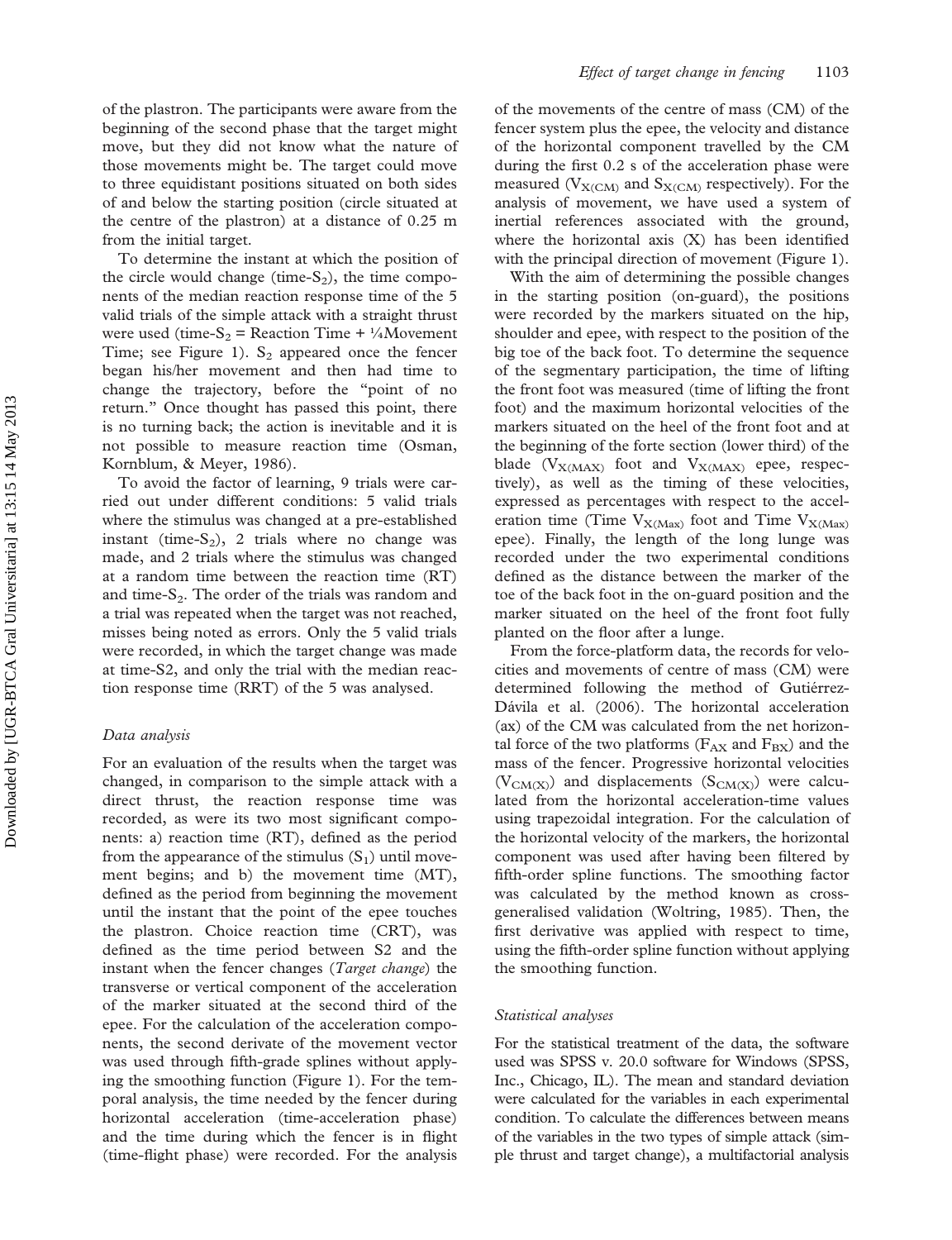of variance for repeated measures (ANOVA) was used. Mean differences between experimental conditions and 95% Confidence Interval (CI) were calculated. Effect size statistics was assessed using Cohen's d, taking into account the cut-off established by Cohen, 0.20, 0.50, and 0.80, constitute small, medium, and large effect sizes, respectively (Nakagawa & Cuthill, 2007).

To evaluate the reliability of the trials, an analysis of variance for repeated measures was applied to all the trials under the two experimental conditions (5 trials), taking as the dependent variable the reaction response time (RRT). No significant differences were found between the two tests. The intraclass correlation coefficient was  $0.934$  ( $P < 0.001$ ) for the simple attack with a straight thrust and 0.909  $(P \le 0.001)$  for the attack with a target change. A *P*-value of  $P < 0.05$  was considered to correspond to statistical significance.

#### Results

Figure 2 presents a typical example of the horizontalforce values for one of the fencers during the acceleration phase. The upper part of the figure (a) shows separately the horizontal forces recorded in the two platforms, while in the lower part (b) appear the results of the horizontal forces exerted by the two supports under the two experimental conditions. The movement starts with the increase in force of the back foot and the reduction of the force of the front foot. When the simple attack is executed with



Figure 2. Horizontal forces for one of the fencers during the acceleration phase. In the upper part (a) appear the horizontal forces recorded in the two platforms and in the lower part (b), the resulting horizontal forces.

the target change, the peak of the force is lower, whereas the time needed for the acceleration is greater than that needed for the straight thrust. The reaction time (RT) is shorter when the attack is made with the straight thrust (Figure 2(b)).

Table I lists the numerical data corresponding to the temporal parameters of the RT and certain kinetic factors related to the centre of mass (CM). It was confirmed that the mean RT and the movement time (MT) were significantly less when the attack was made with the straight thrust  $(P < 0.001)$ . As a result, the mean reaction response time (RRT) was also significantly shorter for the straight thrust. Both  $V_{X(CM)}$  and  $S_{X(CM)}$  decreased significantly during the first 0.2 s of the acceleration phase when the attack was realised with a target change  $(P < 0.001)$ , which indicates that the horizontal velocity of the CM, at the beginning of the phase of acceleration, is lessened when the simple attack is realised with a target change conditioned to represent the defence of an opponent. The mean horizontal velocity of the CM at the end of the acceleration phase  $(v_{CM(X)})$  was significantly greater  $(P < 0.001)$  when the attack was a straight thrust and the mean displacement of the CM  $(s_{CM(X)})$ presented a certain significance among the means  $(P < 0.05)$ , being greater when the attack was a straight thrust. With respect to the phases in which the movement was divided (acceleration impulse and flight) significant differences were only seen in the mean time of acceleration impulse  $(P \le 0.001)$ , while no differences were found in flight time. Table I also presents the errors made under the two conditions, expressed in percentages of all the trials carried out. The results indicate that when the attack was a direct thrust, the errors significantly diminished  $(P < 0.001)$ .

Table II contains the data of the markers on the hip, shoulder, and the beginning of the forte of the epee blade (near the hilt), with respect to the big toe of the back foot in the on-guard position. None of the positions registered statically significant differences between the means of the two conditions. Consequently, the mean starting position was similar in both cases. Below, data are presented to describe the characteristics of the movement pattern utilised in both conditions. The time of lifting the front foot was significantly greater when the attack was made with a target change  $(P < 0.001)$ . No statistically significant differences were found for the times at which the front foot and epee reached maximum velocity (Time  $V_{X(MAX)}$  foot and Time  $V_{X(MAX)}$ epee, respectively) and therefore, in the two conditions, the foot attained its maximum velocity before the epee did. Finally, we should indicate that the maximum velocity of the epee was significantly greater when the attack was direct  $(P < 0.001)$ .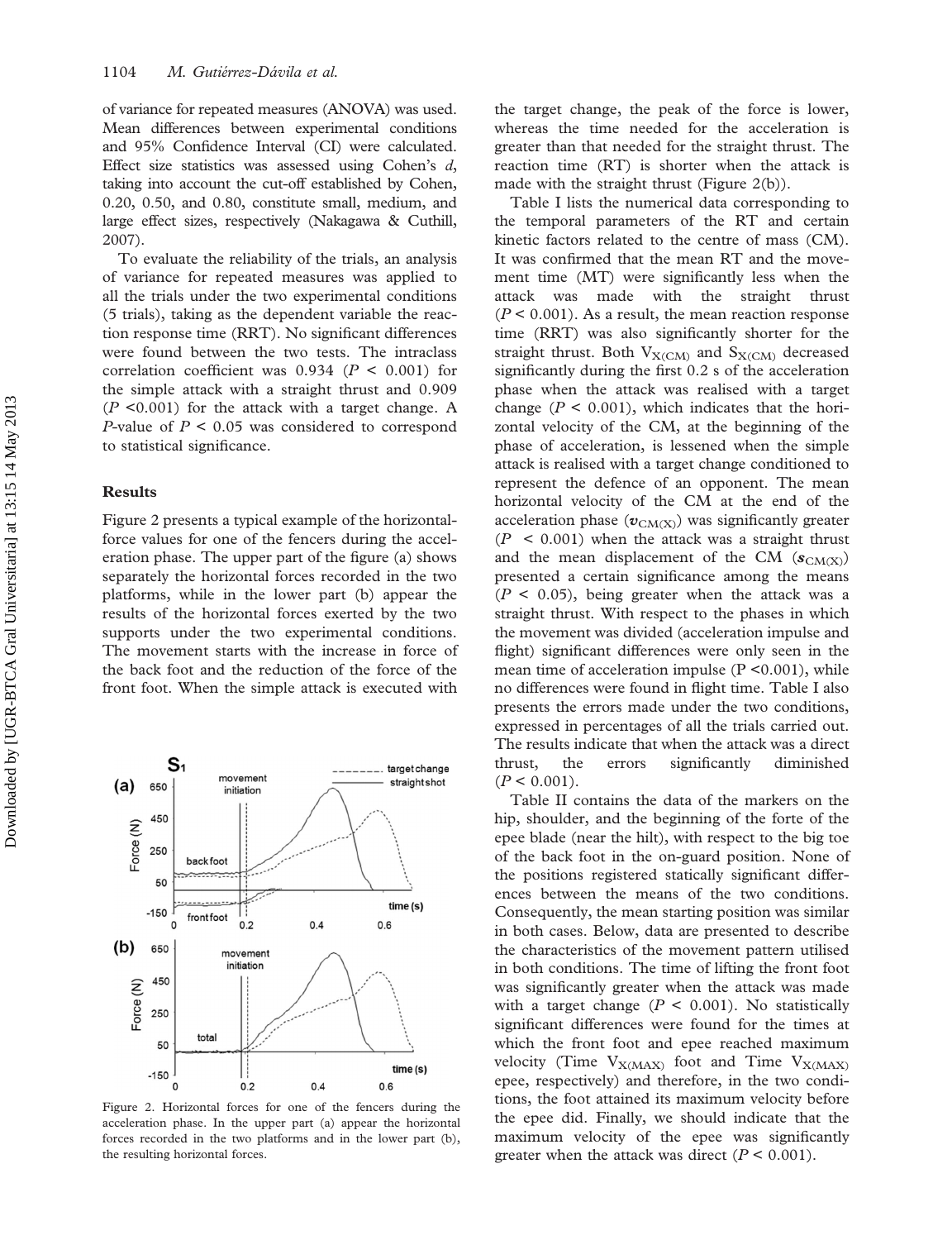| the attacks made with direct thrust or target change.               |                                               |                                               |                                  |                  |                 |  |  |  |
|---------------------------------------------------------------------|-----------------------------------------------|-----------------------------------------------|----------------------------------|------------------|-----------------|--|--|--|
| Variables                                                           | Direct-thrust attack<br>$N = 30$ Mean $\pm s$ | Target-change attack<br>$N = 30$ Mean $\pm s$ | Mean differences<br>Mean $\pm s$ | 95% CI           | Effect size $d$ |  |  |  |
| Reaction Resp. Time, RRT (ms)                                       | $710 \pm 82$ ***                              | $807 \pm 81***$                               | $-97 \pm 60$                     | $-119$ to $-74$  | 1.6             |  |  |  |
| Reaction Time, RT (ms)                                              | $188 \pm 22***$                               | $216 \pm 28$ ***                              | $-28 \pm 32$                     | $-40$ to $-16$   | 0.9             |  |  |  |
| Movement Time, MT (ms)                                              | $523 \pm 74***$                               | $591 \pm 76$ ***                              | $-69 \pm 50$                     | $-87$ to $-50$   | 1.4             |  |  |  |
| Choice React. Time, CRT (ms)                                        |                                               | $234 \pm 36$                                  |                                  |                  |                 |  |  |  |
| Time-acceleration Phase (ms)                                        | 505 ± 68***                                   | $548 \pm 72***$                               | $-43 \pm 49$                     | $-62$ to $-25$   | 0.9             |  |  |  |
| Time-flight Phase (ms)                                              | $28 \pm 29$                                   | $21 \pm 33$                                   | $7 \pm 20$                       | $-0.9$ to 14     | 0.3             |  |  |  |
| Errors $(\% )$                                                      | $20 \pm 17***$                                | $38 \pm 15***$                                | $-18 \pm 19$                     | $-25$ to $-11$   | 0.9             |  |  |  |
| $V_{X(CM)}$ first 0.2 s of acceleration<br>phase $(m \cdot s^{-1})$ | $0.52 \pm 0.11***$                            | $0.36 \pm 0.13***$                            | $0.16 \pm 0.14$                  | 0.11 to 0.21     | 1.1             |  |  |  |
| $S_{X(CM)}$ first 0.2 s of acceleration<br>phase $(m)$              | $0.04 \pm 0.01$ ***                           | $0.02 \pm 0.01$ ***                           | $0.01 \pm 0.01$                  | $0.01$ to $0.02$ |                 |  |  |  |
| $V_{X(CM)}$ end of the acceleration<br>phase $(m \cdot s^{-1})$     | $1.72 \pm 0.36*$                              | $1.60 \pm 0.38*$                              | $0.11 \pm 0.20$                  | $0.03$ to $0.19$ | $0.5^{\circ}$   |  |  |  |
| $S_{X(CM)}$ end of the acceleration<br>phase (m)                    | $0.39 \pm 0.08*$                              | $0.35 \pm 0.09*$                              | $0.04 \pm 0.08$                  | $0.01$ to $0.07$ | $0.5^{\circ}$   |  |  |  |

Table I. Descriptive and inferential statistics of the temporal parameters of the response and reaction as well as other relevant variables for the attacks made with direct thrust or target change.

\*\*\* $P$  < 0.001; \* $P$  < 0.05.

Table II. Descriptive and inferential statistics of the main kinematic variables for the situations of direct attack and target-change attack.

| Variables                                                                | Direct-thrust attack<br>$N = 30$ Mean $\pm s$ | Target-change attack<br>$N = 30$ Mean $\pm s$ | Mean differences<br>Mean $\pm s$ | 95% CI                  | Effect size d |
|--------------------------------------------------------------------------|-----------------------------------------------|-----------------------------------------------|----------------------------------|-------------------------|---------------|
|                                                                          |                                               | <b>On-guard</b> position                      |                                  |                         |               |
| Horizontal position hip (m)                                              | $0.38 \pm 0.06$                               | $0.36 \pm 0.07$                               | $0.01 \pm 0.05$                  | $-0.01$ to 0.03         | 0.3           |
| Horizontal pos. shoulder (m)                                             | $0.49 \pm 0.08$                               | $0.49 \pm 0.09$                               | $0 \pm 0.07$                     | $-0.02$ to 0.02         | $\mathbf{0}$  |
| Horizontal position epee (m)                                             | $1.06 \pm 0.10$                               | $1.04 \pm 0.12$                               | $0.02 \pm 0.08$                  | $-0.01$ to 0.05         | 0.2           |
|                                                                          |                                               | Movement time (MT)                            |                                  |                         |               |
| Time lifting front foot (s)                                              | $0.039 \pm 0.001$ ***                         | $0.083 \pm 0.023$ ***                         | $-0.04 \pm 0.02$                 | $-0.05$ to $-0.03$      | 2             |
| Time $V_{X(MAX)}$ foot $(\%)$                                            | $68 \pm 7$                                    | $66 \pm 10$                                   | $2 \pm 9$                        | $-50$ to 1              | 0.3           |
| $V_{X(MAX)}$ foot $(m \cdot s^{-1})$                                     | $4.10 \pm 0.80$                               | $3.98 \pm 0.71$                               | $0.12 \pm 0.62$                  | $-0.1$ to 0.36          | 0.2           |
| Time maximum velocity<br>epee, $V_{X(MAX)}$ epee $(\%)$                  | $84 \pm 6$                                    | $87 \pm 9$                                    | $-3 \pm 9$                       | $-6$ to 1               | 0.3           |
| Maximum velocity<br>epee, $V_{X(MAX)}$ epee (m $\cdot$ s <sup>-1</sup> ) | $2.49 \pm 0.40$ ***                           | $2.15 \pm 0.56$ ***                           | $0.33 \pm 0.35$                  | $0.20 \text{ to } 0.46$ |               |
| Lunge length $(m)$                                                       | $1.37 \pm 0.19$                               | $1.34 \pm 0.19$                               | $0.03 \pm 0.35$                  | $-0.10$ to 0.16         | 0.1           |

\*\*\* $P < 0.001$ .

#### Discussion and conclusions

The data show that when a target change is made during a simple attack in fencing, the movement time (MT) increases. The velocity (Vx) and the horizontal distance (Sx) travelled by the CM at the end of the acceleration reduces, while the time needed for acceleration impulse increases (see Table I). Consequently, when the target changes due to an action of the opponent, the displacement is slower than when the attack is a straight thrust. This aspect is confirmed by the results of Sanderson (1983) and Borysiuk and Waskiewicz (2008), which show that uncertainty caused by target change during the attacking action in fencing reduces velocity. The graph in Figure 2 for one of the participants approximates a typical example.

In both experimental situations, the lunge length was similar; the weapon reaches maximum velocity after the foot has attained its maximum velocity. This data suggests that the movement pattern was similar for the two experimental conditions, corroborating the findings of Williams and Walmsley (2000), who suggested that the target change did not pose overwhelming technical difficulties.

The time of the phases increased in the targetchange attack except for the time-flight phase because the uncertainty led to the fencer putting his/her foot on the floor faster and reducing the velocity of movement. If the time of the phases are analysed in percentage (%) of the reaction response time (RRT), the phases diminish in a similar percentage (Table II), what is considered an invariant of the movement (Schmidt & Lee, 2011), with the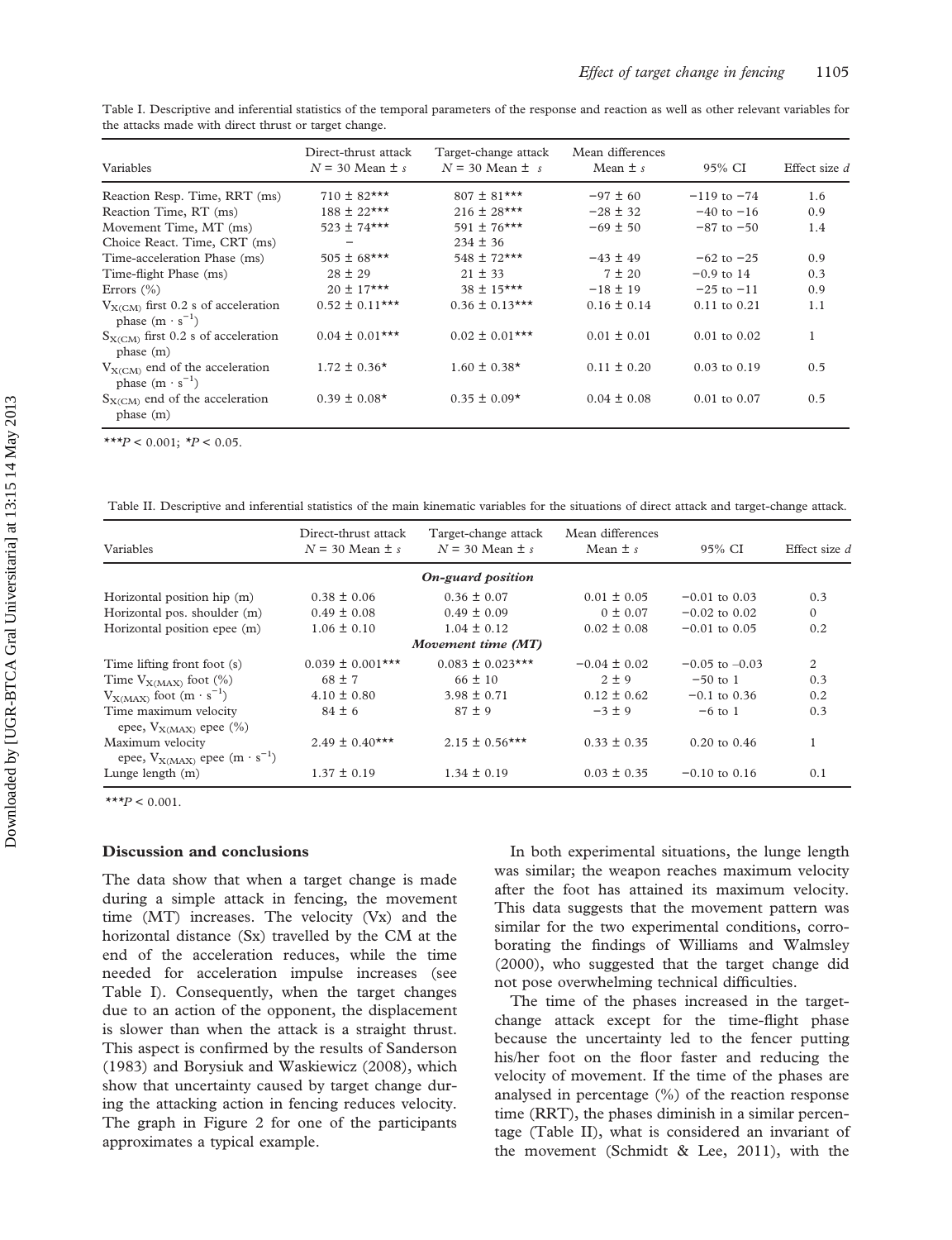exception of the flight phase. Taking these considerations into account, the velocity of the movement is a variant of the same pattern.

The high level of variability in flight time phase is justified by the initial position of the fencer in the experimental set up. Initially, all the fencers placed themselves on the platform at a distance which was 1.5 times their height. After that, with the same procedure as Williams and Walmsley (2000), the plastron was slightly moved so that the fencer could feel comfortable and could proceed with the lunge following the technique normally used. The fencers reduced the distance to the plastron by  $0.013 \pm 0.2$  m. The distance chosen by each participant was maintained for all the trials in the two experimental situations (direct-thrust attack and target change).

The results presented can also be explained using the dual-visual system proposed by Milner and Goodale (1995). Thus, when an attack is made with a direct thrust, the dorsal current would be the dominant one, from the start of the movement  $(S_1)$ . Being a current that takes visual information implicit in the movement, it enables the movement to be executed swiftly and automatically while maintaining good precision of the motion until reaching the target (Goodale & Westwood, 2004; Van der Kamp et al., 2008). On the contrary, when the attack is made with the target change, the ventral current, associated with explicit awareness, dominates over the dorsal until after the information of the stimulus change  $(S_2)$  has been processed. The result is that the movement starts more slowly, increasing in velocity only during the MT target change, when the dorsal current already assumes dominance over the ventral. Although we cannot confirm that this is the cause of the increase in the errors when a target change is undertaken (see Table I), the lack of synchronisation and the possible interference in the contribution of the two currents (Schneider & Deubel, 2002), together with the fact of having less time to make the precise adjustments that would enable the target to be reached and the small diameter of the circle (target) 0.09 m, could be responsible for increased error. The high level of variability in each experimental condition was due to the variability of the distance to the plastron (target); each fencer felt comfortable and was able to proceed with the lunge following the technique normally used.

Despite the above, the fact that the reaction time was significantly greater when the attack involved a target change is difficult to explain using theories related to visual information processing. It bears pointing out that in both conditions the fencers had to respond initially to the same stimulus  $(S_1)$ . The difference that arises between the two situations was the complexity of the task after the initial stimulus. From cognitive neuropsychology, it is known that

when an attack is executed with no expectation of a response from the opponent (direct thrust) the motor planes and their sequencing arise by a pattern of only benefit, known as automatic facilitation (Gao et al., 2009). However, when there is an expectation of a response from the opponent (target change), the use of automatic facilitation could become a liability more than an advantage and lead to errors. To guarantee the adaptability of the actions involved in target change, the fencer develops another type of facilitation, known as strategic or high-order facilitation, which enables the fencer to inhibit the first action of attack to refine the precision of the response during choice reaction time (CRT).

According to the above explanation and the precepts of Schluter et al., (1998) as well as Duque et al., (2010), the anticipation of acting by an inhibition process to resolve conflicts would account for the slower movement during a target change and, especially, the delay encountered in reaction time. The findings of Praamstra, Kourtis, Fei Kwok, and Ooterveld (2006) support this contention by demonstrating that in multiple-choice tasks with a reaction time, participants tend to anticipate implicitly or unconsciously the time intervals, delaying the reaction time.

In conclusion, when a target change results from or may prevent the defensive action of the opponent, we find that the reaction response time increases, the execution velocity diminishes, and errors increase. However, we did not detect changes in the temporal sequence of segmentary participation.

According to the practical applications of the present study, the movement time (MT) that a fencer takes for a direct trust would be greater than the reaction time that the opponent would need to respond to this attack. It appears improbable that with the distance to the target established in this study the attack with a straight thrust would be successful. Therefore, these types of actions should be trained for with closer objectives (the arm or leg of the opponent), or this attack should be preceded with a certain tactical intent to delay the opponent's response.

According to the above, considering that the target change results in a reduction in velocity of the CM and an increase in MT (591  $\pm$  76 ms), the simple attack with a target change does not appear to be a basic attack option, but rather would constitute a resource that is determined by uncertainty, the choice reaction time (CRT), and the time needed to execute the target change (MT target change). Therefore, the practical utility for training for highlevel competition should be understood as an element within the general attack strategy, with the aim of obtaining from the opponent a predictable erroneous response towards the first objective  $(S_1)$ . The fact of knowing beforehand the possible